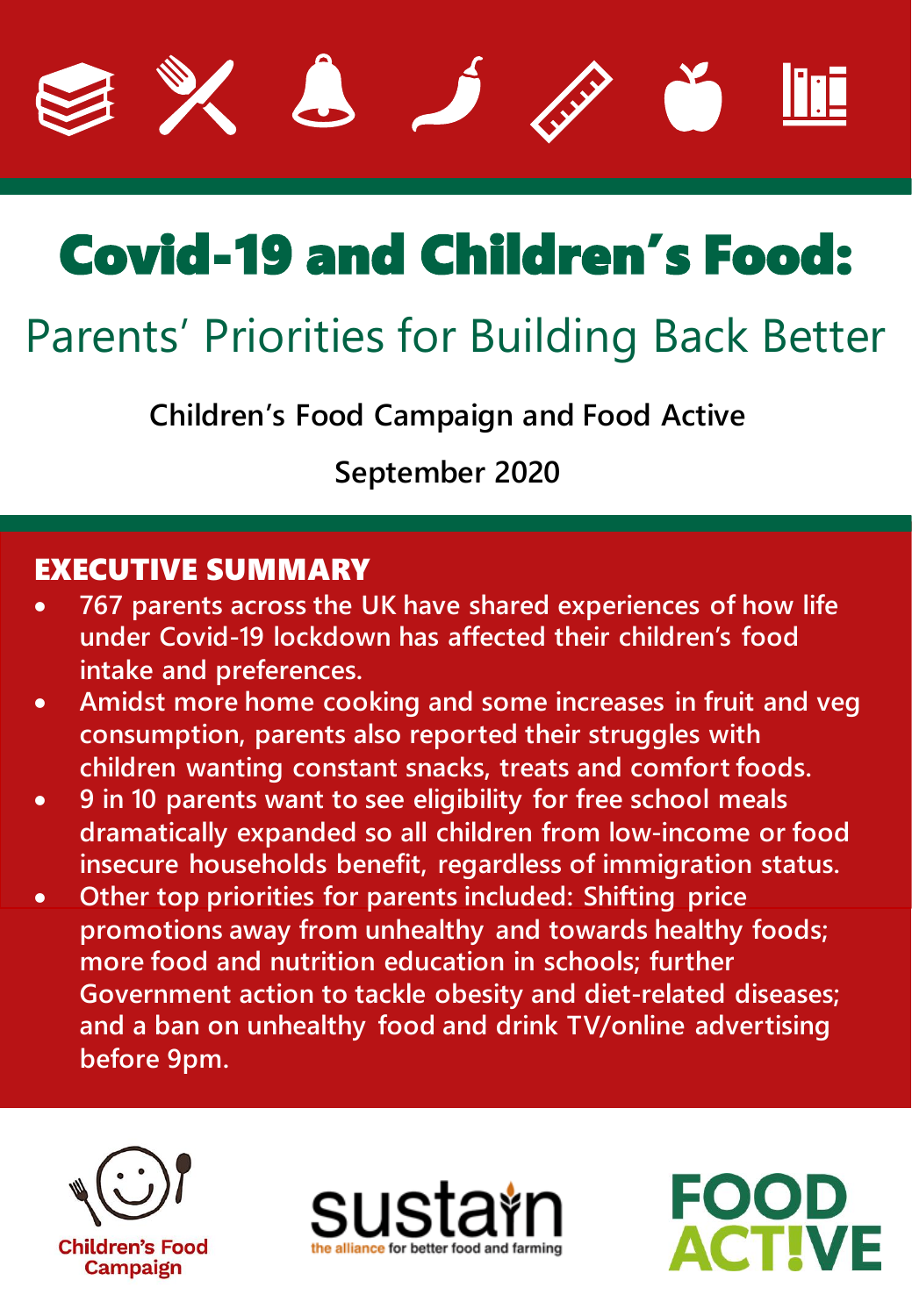# Introduction

#### **The Covid-19 pandemic has had unprecedented impact on countries and communities worldwide, including the UK.**

To prevent the spread of the virus, the UK enforced a nationwide lockdown, with restrictions only slowly lifting in late June/early July. With schools closed from Friday 20 March for almost all children, plus major disruption in food availability and wider income losses, families with children have been among the hardest hit by the pandemic.

At the beginning of lockdown, the economic impact of Covid-19 led to a large rise in food insecurity across the UK, as seen by a rise in demand from food banks. Compared to the same period last year, the Trussell Trust reported a 107% increase in the number of children needing support from a food bank in April 2020<sup>1</sup>. Though the government introduced replacement support for those entitled to free school meals, early reports estimated 500,000 children eligible for free school meals were at risk of missing out<sup>2</sup>. In England, failures in the national school meal voucher scheme saw delays for many eligible families receiving free school meal vouchers, while Wales, Scotland and Northern Ireland introduced alternative schemes<sup>3</sup>. For families on low income, lockdown coupled with income losses exacerbated existing financial pressures, whilst forcing many more into poverty. Previous research found that many families experienced profound changes to

their diets during lockdown. A study conducted by Northumbria University found almost half of the children (45%) who received free school meal vouchers hadn't eaten any fruit across the 3-day reporting period during lockdown, whilst 55% said they had not eaten any fresh vegetables<sup>4</sup>. Not only has children's access to food been of concern, but the quality of food being consumed and the mental and physical impact of lockdown on their food preferences and eating patterns.

Children's Food Campaign and Food Active set out to investigate parents' experiences with their children's food habits during lockdown. A nationwide survey was launched from 22 June-17 July 2020, targeting parents and carers of children under the age of 18 years. The research aimed to gather parents' views on what lockdown life, and ask their views on the future of children's food as schools reopen, what the Government should prioritise in relation to childhood obesity and building a healthier food environment as part of Covid-19 recovery plans. In total, 767 parents and carers took part in the research, which was open to any parent on a voluntary basis who wished to take part. Responses were collected via snowball sampling on social media and via the Sustain and Food Active network.

[https://www.trusselltrust.org/wp-content/uploads/sites/2/2020/06/APRIL-Data-briefing\\_external.pdf](https://www.trusselltrust.org/wp-content/uploads/sites/2/2020/06/APRIL-Data-briefing_external.pdf)

<sup>2.</sup> <https://foodfoundation.org.uk/wp-content/uploads/2020/04/Hunger-release-FINAL.pdf><br>3. <https://www.theguardian.com/education/2020/apr/09/uks-poorest-families-suffering-as-free-school-meal-vouchers-delayed>

<sup>4.</sup> <https://northumbria-cdn.azureedge.net/-/media/corporate-website/new-sitecore-gallery/news/documents/pdf/covid-19-free-school-meal-vouchers-final.pdf?modified=20200605160553>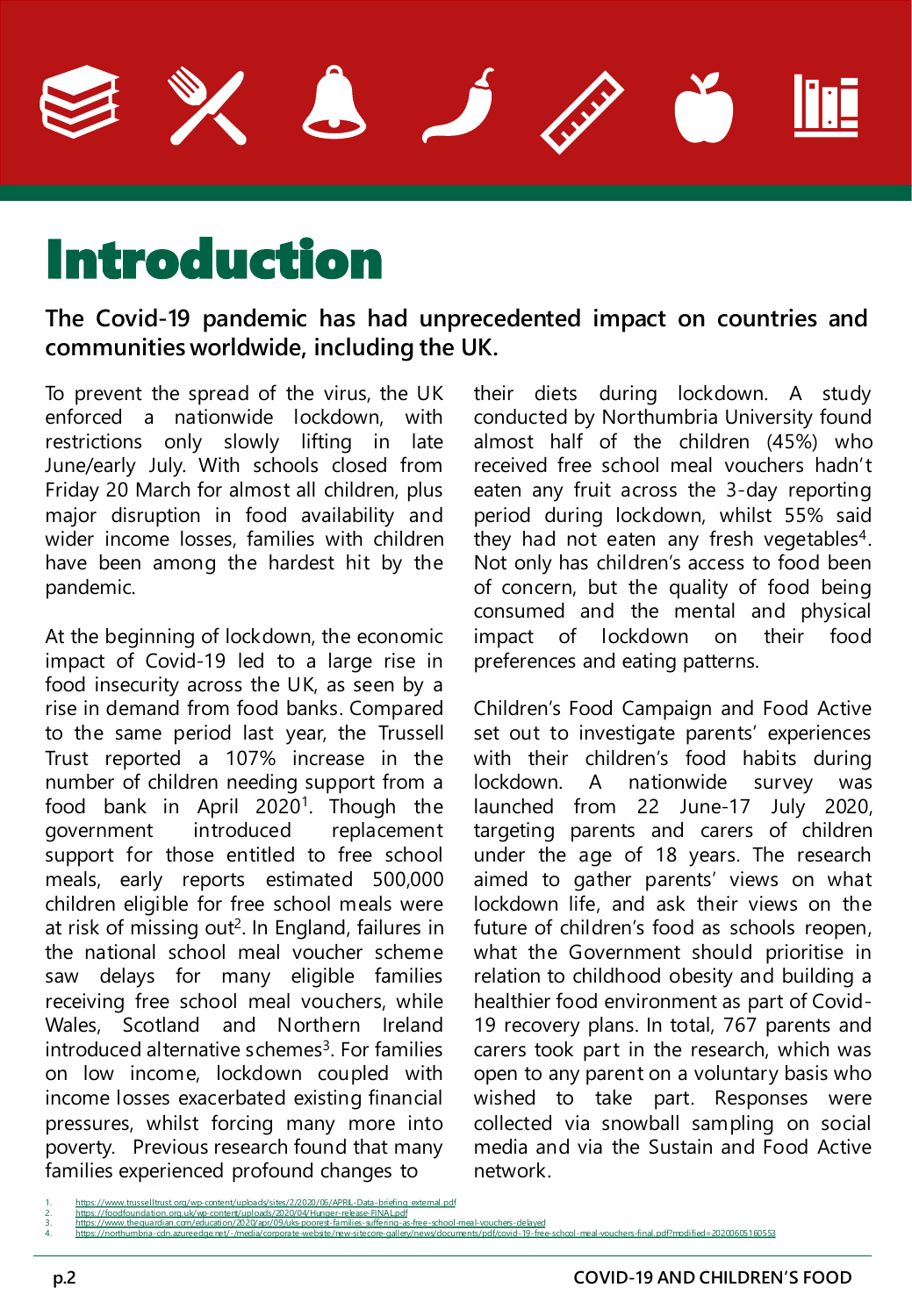

# Part One: Life under lockdown – what changed in children's food habits?

## **Positive Changes**

With restaurants closed and government advice to stay at home, lockdown presented families with more opportunities to cook for themselves. 55% of parents responded that their children were eating more homecooked meals, whilst 43% were having the same as usual.

Children were also having fewer ready-made meals, takeaway meals, fast food takeaways and deliveries. However, home cooking everyday was not always easy for some parents. The demands of home-schooling and working from home made time for cooking more challenging for some.

**Although their consumption of sweet treats may have slightly increased, I believe their overall diet has improved. In school I am not convinced their dietary choices are always wise (being year 7). In school I have noticed they eat <sup>a</sup> lot of fried food, pasta and pizza, with little veg and no fruit. Both children appear healthier as <sup>a</sup> result of lockdown.**

**My child has been much more adventurous with food, willing to try lots of different things. Usually he would be very difficult all week, often refusing healthy meals knowing he would get takeaways and junk food with his dad at the weekend. He has been at home with me full time during lockdown, so is eating <sup>a</sup> much healthier and more varied diet as he knows there's no chips coming!**

Being at home with their children meant parents could have more influence on what their children were eating. The ability to spend more time eating as a family was also a significant positive change. 59% of parents agreed that their children had also become more interested in cooking.

40% of children were eating more fruit and vegetables, whilst parents also saw a change in children's willingness to try new foods, which was said to have helped improve the variety of their diet.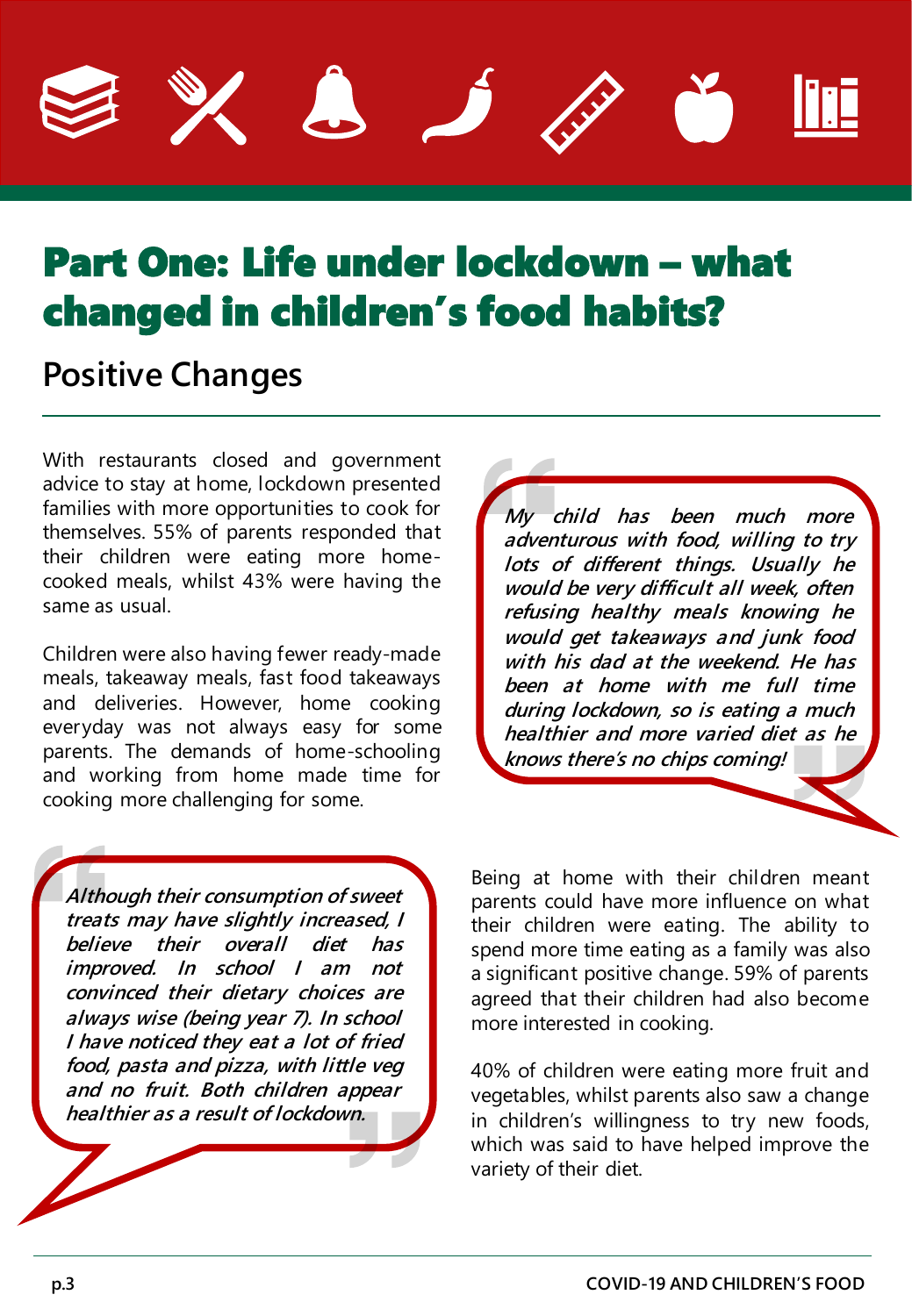

### **Negative Changes**

70% of parents, however, saw a rise in their children snacking habits. Children ate more crisps (35%), ice creams and lollies (46%), cakes and biscuits (40%), sweets and chocolate (30%).

Lack of routine, boredom, constant access to food in the house and provision of treats to alleviate pressure were significant factors influencing children's snacking habits.

**My children both had hot school dinners at school but at home it's been much harder to home-school two, work full time on my own for most of the week and provide hot meals at lunch. They have tended to have more snack meals, leftovers etc. My youngest snacks <sup>a</sup> lot more but equally I have been able to make her snacks healthier because for the majority of the time there was only what I got from the supermarket in the house.**

**Although I have more time to prepare fresher healthier meals whilst working from home, I found that the children wanted to snack <sup>a</sup> lot more throughout the day, probably due to boredom.**

**Started lock down eating varied home cooked meals and eating 3 meals per day. As time went on, they got fussier and started snacking more.**

**They eat <sup>a</sup> lot more sweets and fizzy drinks, sugar free, than they previously did as we used to normally save this till the weekend.**

**Working from home full time whilst trying to look after my daughter is hard. Getting time to cook meals during the day or stick to set meal times is difficult and often ends up with <sup>a</sup> sandwich and snacks for convenience.**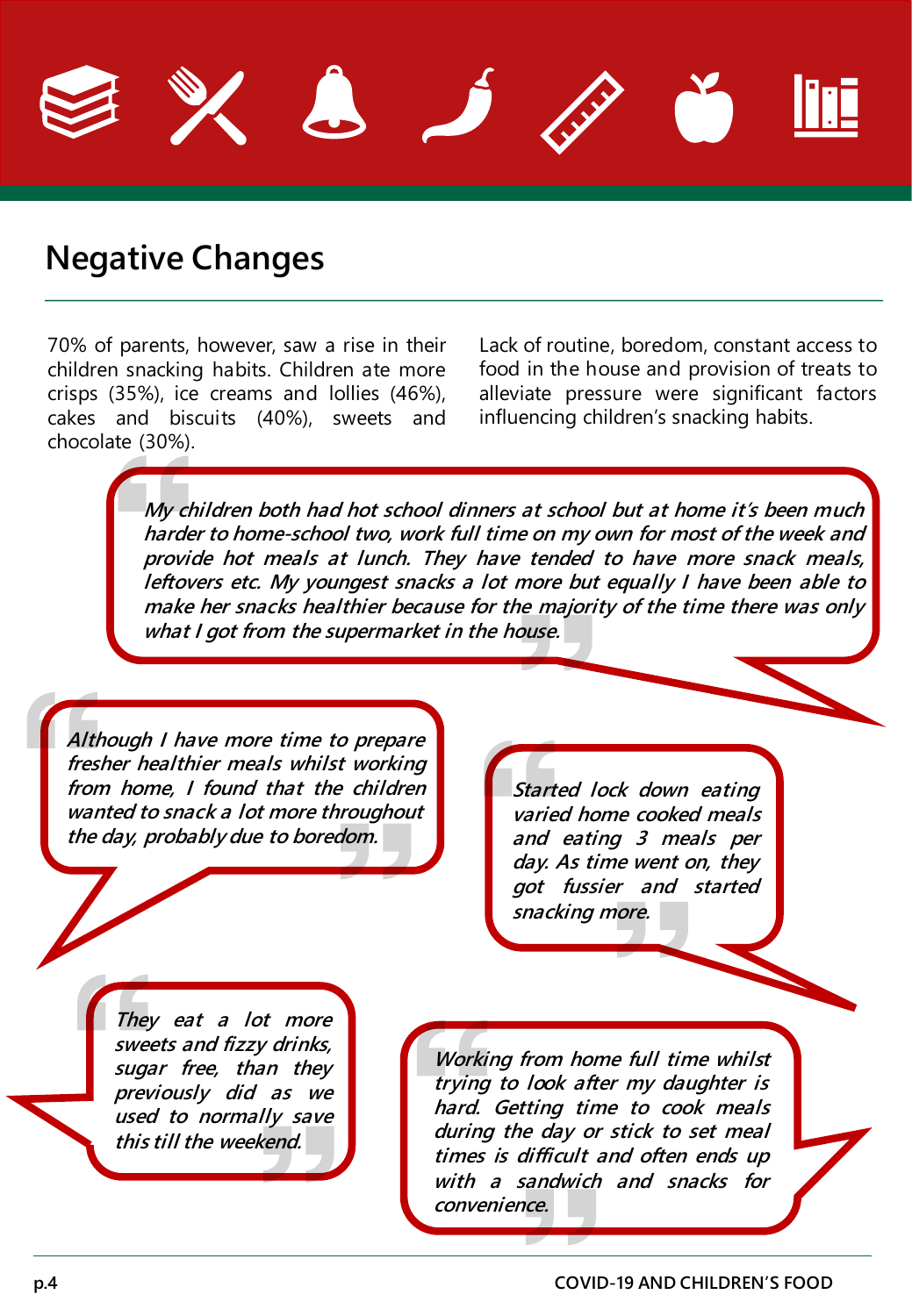

# Part Two: Building back better: what do parents see as priorities for their children?

**Food Insecurity and Healthy Free School Meals**

As lockdown restrictions ease and children return to school, parents' views on school meal provision have been unified. During lockdown, thousands of children under 7 missed out on Universal Infant Free School Meals as the government suspended the scheme due to schools being closed.

Those eligible for benefit-entitled free school meals continued to receive support in the form of food parcels (either collected or delivered), supermarket vouchers or cash transfers. Parents were clear that access to free school meals for all children is more important than ever now.

- **91% of parents wish to see the government review current eligibility rules to ensure all children from low income families or those facing food insecurity are more able to access free school meals.**
- **89% of parents agreed eligibility should also apply regardless of immigration status.**
- **83% of parents agree that children eligible for free school meals should receive additional support during school holidays.**
- **80% of parents would like all schools to have breakfast clubs as well as providing school meals.**
- **Overall, 73% of parents' agreed that the government should reinstate Universal Infant Free School Meals, with 68% supporting expansion of universal free school meals to include all primary school children.**

**Free school meals should be extended to all families under 11. It's infuriating not being eligible for things despite only earning slightly over the threshold for financial assistance.**

**Working families should also get free school meals, they cost <sup>a</sup> lot of money when you have 3 children to pay for, we get no help yet trying to do the right thing and work, some working families struggle more than nonworking, when will this be taken into account?**

n l

r 1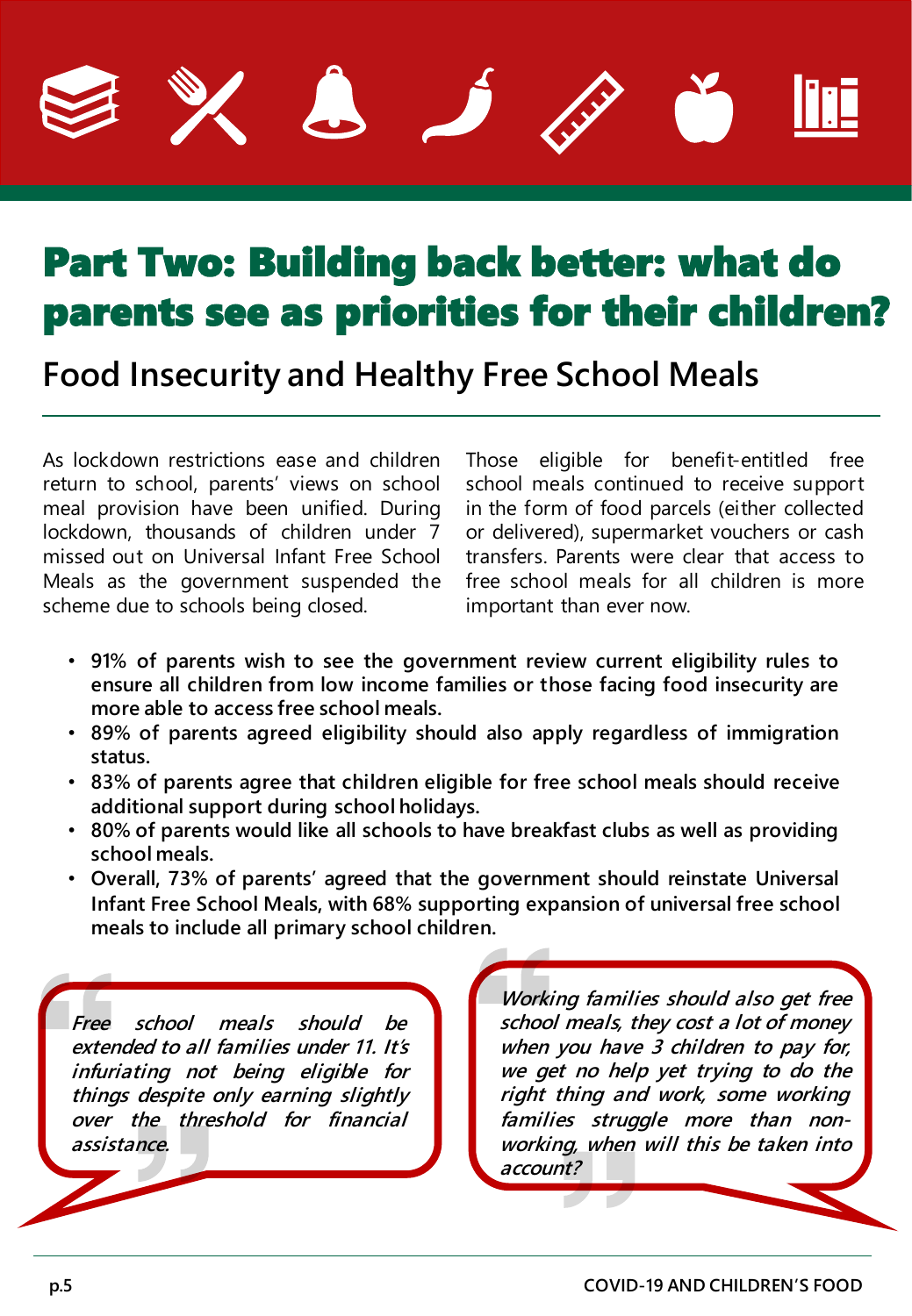

## **Food Insecurity and Healthy Free School Meals (cont.)**

The quality and health of children's school food is also a key priority for parents.

- **91% of parents agree they want their children to be able to have a proper, healthy hot or cold lunch every day at school.**
- **69% believe schools should go further in removing unhealthy items from menus.**
- **92% of parents believe that teaching children about nutrition and how to cook healthy food is now more important than ever.**

**I'd like to see healthier school food so my child isn't given cakes and ice creams to eat at school as well.**

**All schools should have ONLY healthy food options, and just water to drink.**

**I have not been happy with the amount of sweets my child has brought home from school throughout the year for birthdays… I think schools should ban sweets being handed out.**

**Cooking should be <sup>a</sup> standard part of education in primary school.**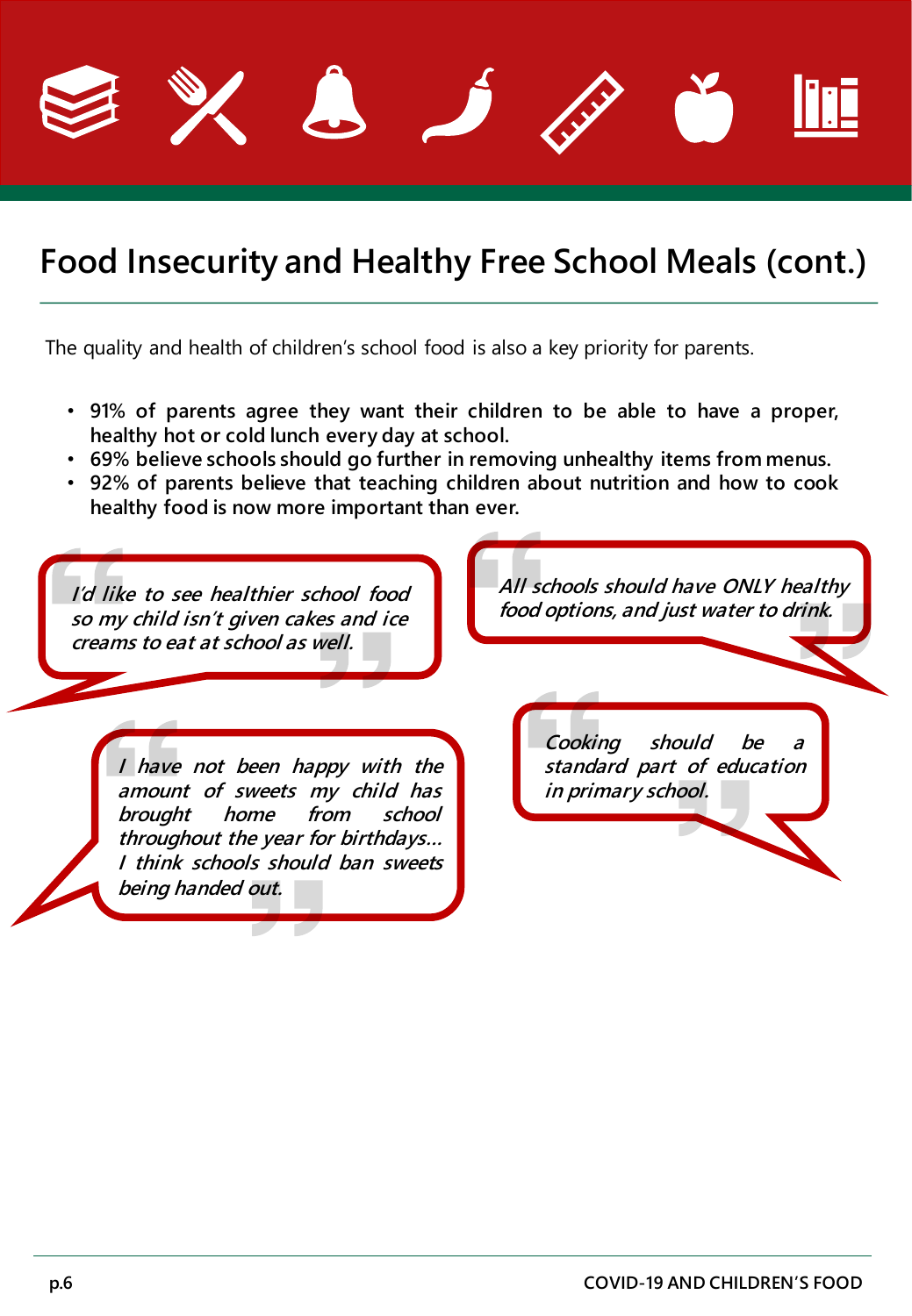

## **Improving the food environmentfor children**

Brands, fast food chains and delivery companies found new ways of promoting their products to families during the height of the lockdown period. Although our Parents' Jury was out over whether their children's exposure to junk food marketing increased or decreased during this period, the most prevalent food advertising they had noticed and repeatedly reported in the survey included McDonalds, KFC, Domino's, Deliveroo and Just Eat.

**It needs to be much easier to eat healthily. Focus should be on restricting availability/attractiveness/price of unhealthy food, and 'levelling up' by providing free school meals/breakfasts etc.**

Parents also expressed continued concerns about the challenges taking their children shopping, and continued in-store promotions for snacks, confectionery and less healthy items, alongside the perceived higher costs of healthy foods, and want to see the tables turned on this.

> **I think you need to be realistic. Making healthy foods more accessible and cheaper so more low income families can afford them will make <sup>a</sup> big difference.**

**Unhealthy snacks and fast food is too cheap and available everywhere they go.**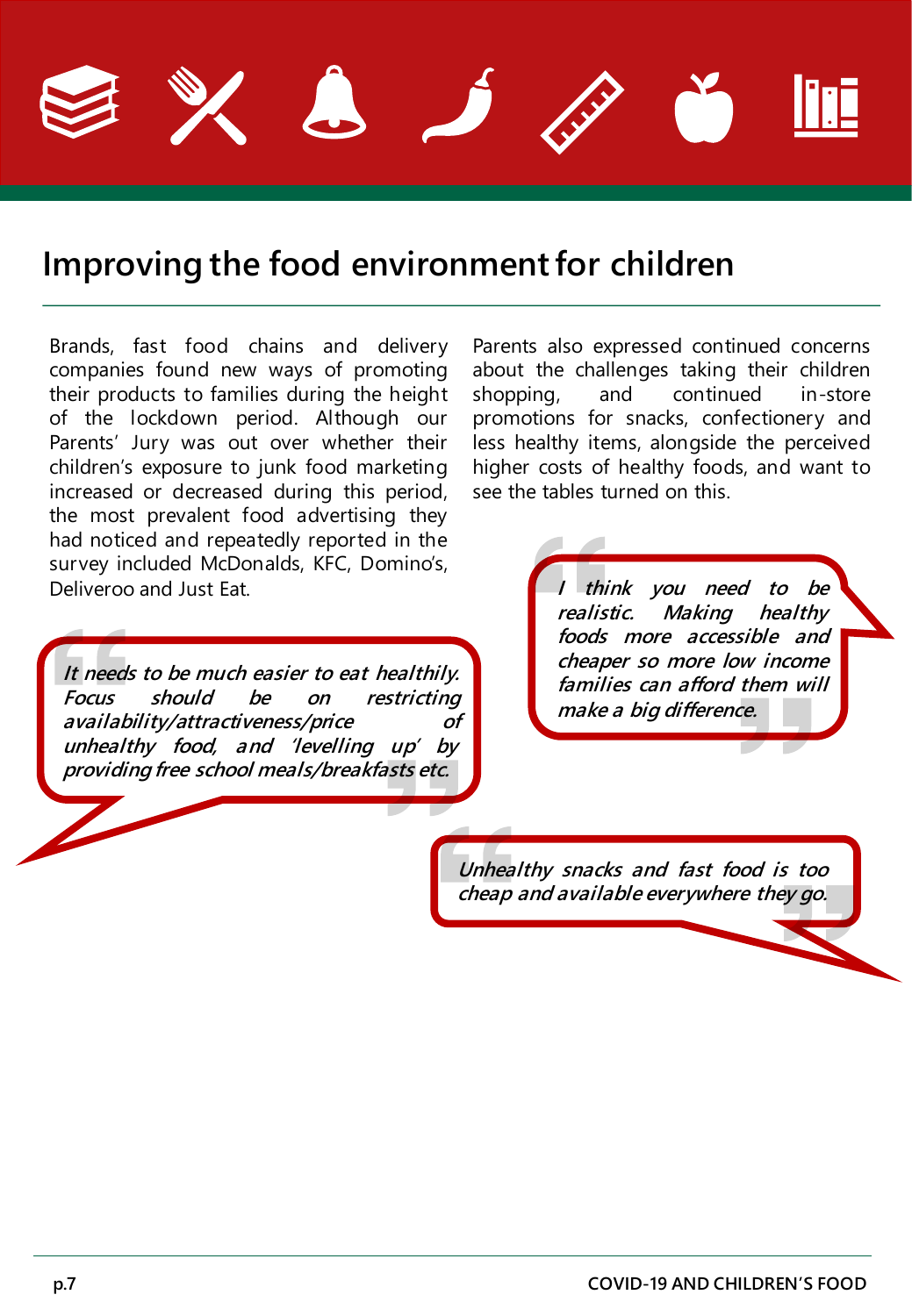# Parents' top 5 priorities for building back better on children's food

As the UK moves to learn lessons from the first wave of the Covid-19 pandemic in the UK, parents would like to see an improvement in children's food environment and greater focus on measures to reduce childhood obesity and food insecurity. We asked parents to select their top five priorities for action to build back better on children's food, from a list of eleven policy

options. Over half of all parents (56%) included extending free school meals to more children as their top priority. However they also strongly want to see action to address the wider food environment, and see this as vital in building back better, with measures that make it easier and more appealing for families to eat healthier food wherever they are.





**1. Extension of free school meals to all children from families struggling with food insecurity (56%)** 

**2. Supermarkets focusing on price promotions on healthy food, not unhealthy food (52%)**





**3. More food and nutrition education in schools (43%)**

**4. More action from the government to tackle child obesity and diet-related diseases (32%)**





**5. A ban on all television & online junk food advertising before 9pm (21%)**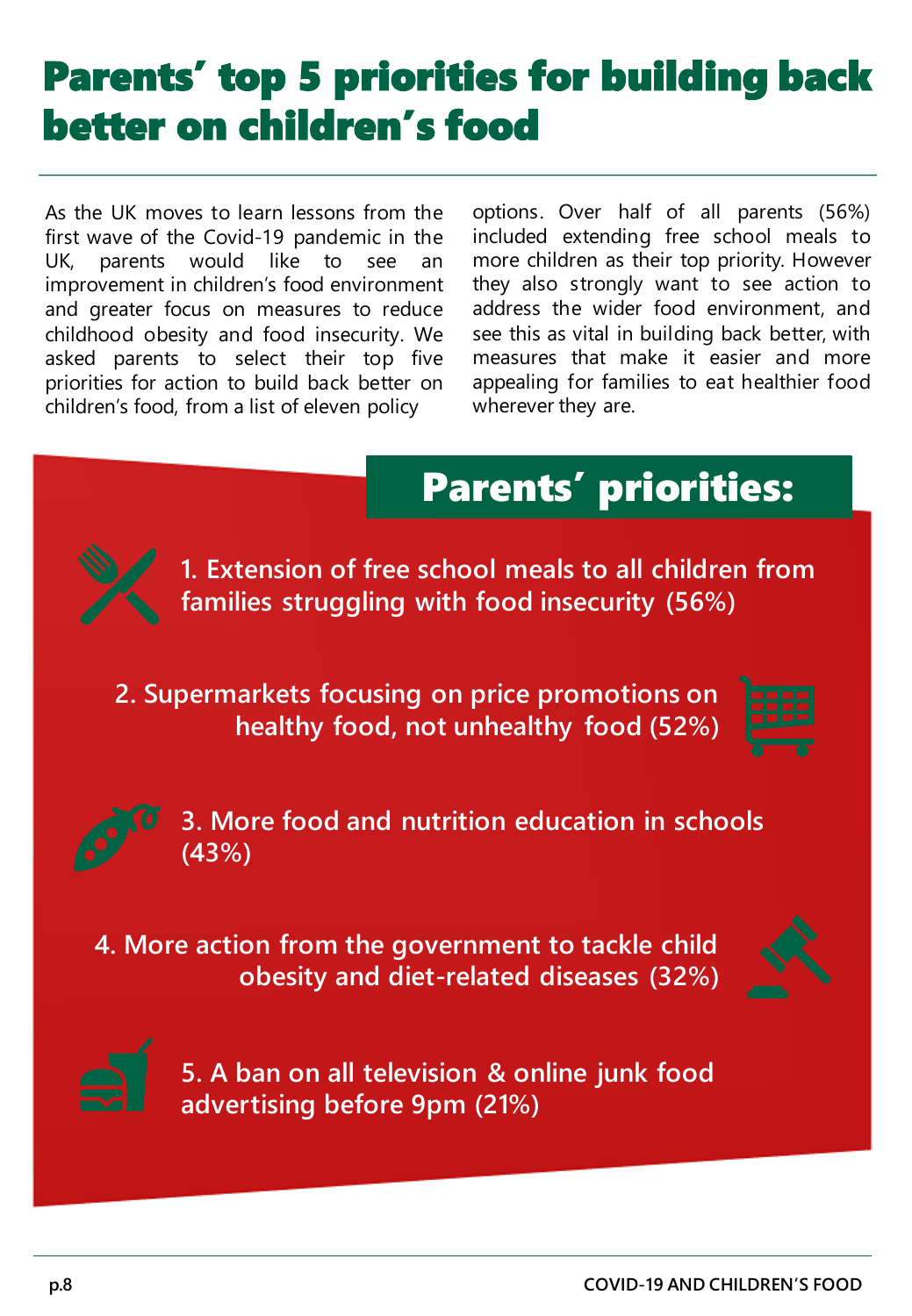## Conclusions

During lockdown, parents encountered pressures from home-schooling, managing children's behaviour and keeping them entertained, whilst managing other responsibilities such as work. Though lockdown brought benefits in increased home cooking and fruit and vegetable consumption, parents also experienced a rise in children's snacking habits, predominantly for unhealthy foods. They also became more aware of and affected by growing levels of food insecurity. The survey provided useful insights and showed strong support from parents on extending the eligibility for Free School Meals to ensure all vulnerable families receive the support they need. Parents would also like to see a shift in children's food environment which enables healthier choices.

The UK government's new obesity strategy includes a proposed ban on television and online advertising for high fat, salt and sugary (HFSS) foods before 9pm, along with a ban on multi-buy price and location promotions for less healthy foods in stores and online. Whilst these actions are welcome and supported by the Children's Food Campaign and Food Active, Covid-19 has highlighted the inequalities widely existent across the country, with children from low-income households most affected by nutritional problems associated with food insecurity, including obesity. Therefore tackling underlying poverty, whilst simultaneously improving children's food environment – in school, in stores and on the street – are key challenges for the Government in building back better on children's food.

## Survey Methodology

The survey on children's food during the Covid-19 lockdown was launched on Survey Monkey in June 2020, closing for responses in late July 2020. Any parent or carer in the UK with children up to the age of 18 years could participate in the survey, and therefore findings are not demographically representative. Most of our participants were women (9 in 10), with strong representation from the North West of England, where the

effects of Covid-19 are currently still being strongly experienced. The lockdown period used in the survey was defined as the period between 23 March and start of June 2020. The Children's Food Campaign disseminated the survey across its members, online platforms and social media networks. Food Active also distributed the survey via its local authority network and social media networks.